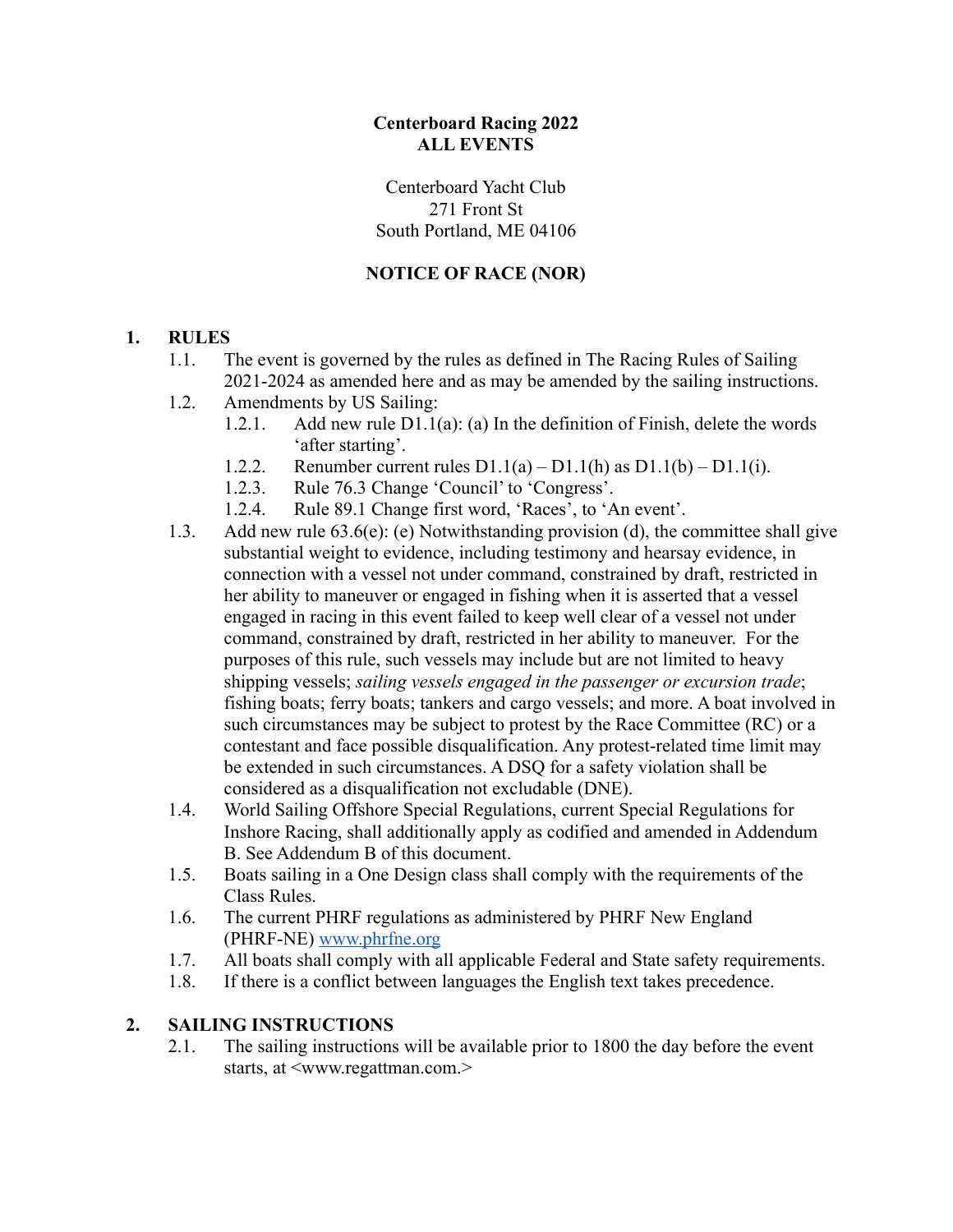- 2.2. Changes to the Sailing Instructions will be posted no later than 2 hours prior to scheduled start time of the first race of the event.
- 2.3. Changes may be made to the Sailing Instructions on the water by the Race Committee per RRS 90.2(c), flag L shall be displayed with class flag, if appropriate. The change will be announced on VHF CH 67. This changes RRS Race Signals.

# **3. COMMUNICATION**

- 3.1. The online official notice board is located at <www.regattman.com>.
- 3.2. On the water, the race committee may make courtesy broadcasts to competitors on VHF radio channel 67.
- 3.3. While racing from the first warning signal until the end of the last race of the day, except in an emergency, a boat shall not make race-related voice or data transmissions and shall not receive voice or data communication that is not available to all boats except as may be provided in the Sailing Instructions.

# **4. ELIGIBILITY, ENTRY & FEES**

4.1. The race is open to all sailing yachts with current valid PHRF New England certificates. PHRF Certificate applications are at

[<https://secure.headwaytechnology.com/www.phrfne.org/page/certificates](https://secure.headwaytechnology.com/www.phrfne.org/page/certificates)>.

- 4.2. There will be multiple PHRF Racing Divisions. Division breaks will be at the discretion of the Organizing Authority and will be announced at the skippers meeting and posted on the Official Notice Board next to the bathroom at CYC.
- 4.3. There will be Racing divisions and White Sails divisions. No spinnakers, gennakers, Code-Zeros, mizzen-staysails, or equivalent are permitted in the White Sails Division.
- 4.4. A separate start may be offered to one-design fleets with 4 or more participating boats.
- 4.5. To be considered an entry in the event, a boat shall complete all registration requirements and pay all fees.
- 4.6. All boats owners must complete an Entry Form which can be found online at regattaman.com. [<https://www.regattaman.com](https://www.regattaman.com).>
- 4.7. Entries must be submitted on-line at www.regattaman.com no later than 24 hours prior to the scheduled first start of the event. (Deadline for post-race parties or dinners maybe sooner. Information will be available in a timely fashion via Amendment(s) to the NOR.)
- 4.8. Late entries will be accepted only at the sole discretion of the race committee.
- 4.9. The entry fee is \$75 for all boats for the summer series; \$40 for weekend regattas and \$25 for the fall series. J22's can be rented from SailMaine, please contact them at www.SailMaine.org for details and registration.
- 4.10. The late entry fee will be \$25 more than the standard fee.
- 4.11. Boats wishing to participate in the weekly summer series post race dinner will host one week during the series. At the skippers meeting a sign up of which boat will cook each week and how many crew they expect will be made. Boats with 3 or fewer crew may pair with another boat. Dinners rely on the participation of racers to host.
- 4.12. CYC has few moorings available for visiting yachts. Yachts needing a mooring should contact CYC launch operators who will attempt to locate a vacant mooring. Centerboard launch operators monitor VHF channel 68 and respond to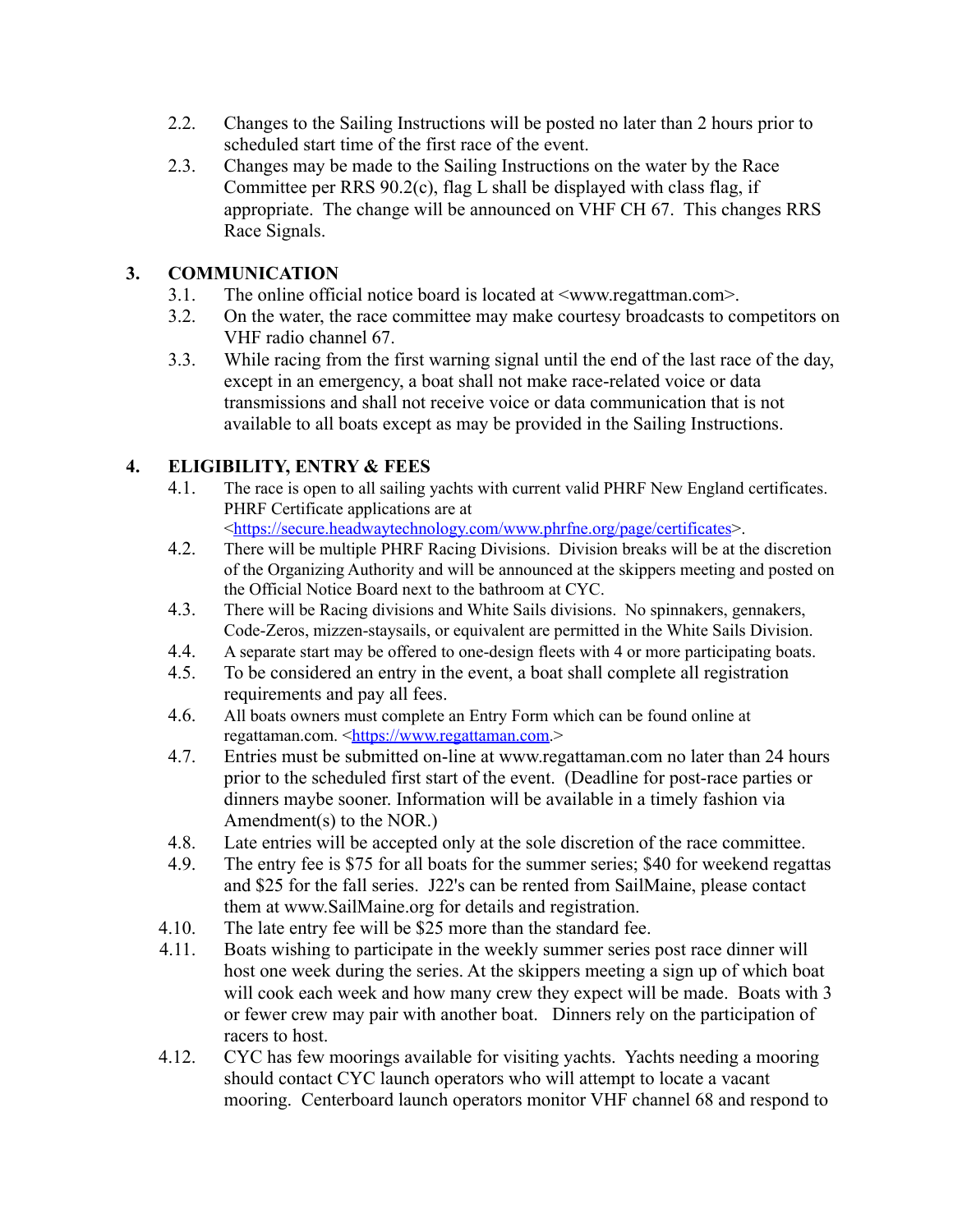"Centerboard launch" or to 3 blasts on the horn. Do not tie up at a mooring unless instructed to by the launch operator. Dock space is also available. Draft is limited to 5  $\frac{1}{2}$  ft at the outer float at low tide. There is no fee for using a mooring or using dock space in direct connection with this event either immediately prior to or following the event.

### **5. CREW LIMITATIONS**

- 5.1. Crew limitations apply only on weekend races.
- 5.2. The maximum weight of the crew (including skippers) allowed aboard each boat is listed in the following table. It is based upon an average weight of 180 lbs. multiplied by the number of crew. The total weight cannot be exceeded without penalty; the crew number is a guideline. These limits do not apply to One-Design classes which will be governed by class rules.

| <b>UP TO</b> | # $OF$<br><b>CREW</b> | <b>TOTAL</b><br><b>CREW</b> | <b>UPTO</b><br>LOA | #OF<br><b>CREW</b> | <b>TOTAL</b><br><b>CREW</b> |
|--------------|-----------------------|-----------------------------|--------------------|--------------------|-----------------------------|
| LOA          |                       |                             |                    |                    |                             |
|              |                       | <b>WEIGHT</b>               |                    |                    | <b>WEIGHT</b>               |
| 25           |                       | 900                         | 43                 | 12                 | 2,160                       |
| 27           | 6                     | 1,080                       | 45                 | 13                 | 2,340                       |
| 30           |                       | 1,260                       | 50                 | 14                 | 2,520                       |
| 33           | 8                     | 1,440                       | 55                 | 15                 | 2,700                       |
| 35           | 9                     | 1,620                       | 60                 | 16                 | 2,880                       |
| 38           | 10                    | 1,800                       | 65                 | 17                 | 3,060                       |
| 40           |                       | 1,980                       | >65                | 18                 | 3,240                       |

### **6. ADVERTISING & MEDIA**

6.1. Competitors give absolute right and permission for any photographs or video footage taken of themselves or their competing boat to be published in any media whatsoever; for either editorial or advertising purposes, or to be used in press information.

### **7. SCHEDULE**

- 7.1. Skippers Meeting will be held 1800 the day before the event by zoom, except for the summer series which will be held in person Wednesday, May 11th at the CYC Clubhouse. No skipper's meeting is planned for the fall series.
- 7.2. In person activities are subject to COVID-19 protocols as may be adopted by the civil authorities, Centerboard Yacht Club or the race committee.
- 7.3. The summer race series dates will be held at 1800:
	- 7.3.1. Wednesday, May 18, PRACTICE only
	- 7.3.2. Wednesday, May 26th
	- 7.3.3. Wednesday, June 1
	- 7.3.4. Wednesday, June 8
	- 7.3.5. Wednesday, June 15
	- 7.3.6. Wednesday, June 22
	- 7.3.7. Wednesday, June 29, combined with PYC, hosted by CYC
	- 7.3.8. Thursday, July 7, combined with PYC, hosted by PYC
	- 7.3.9. Wednesday, July 15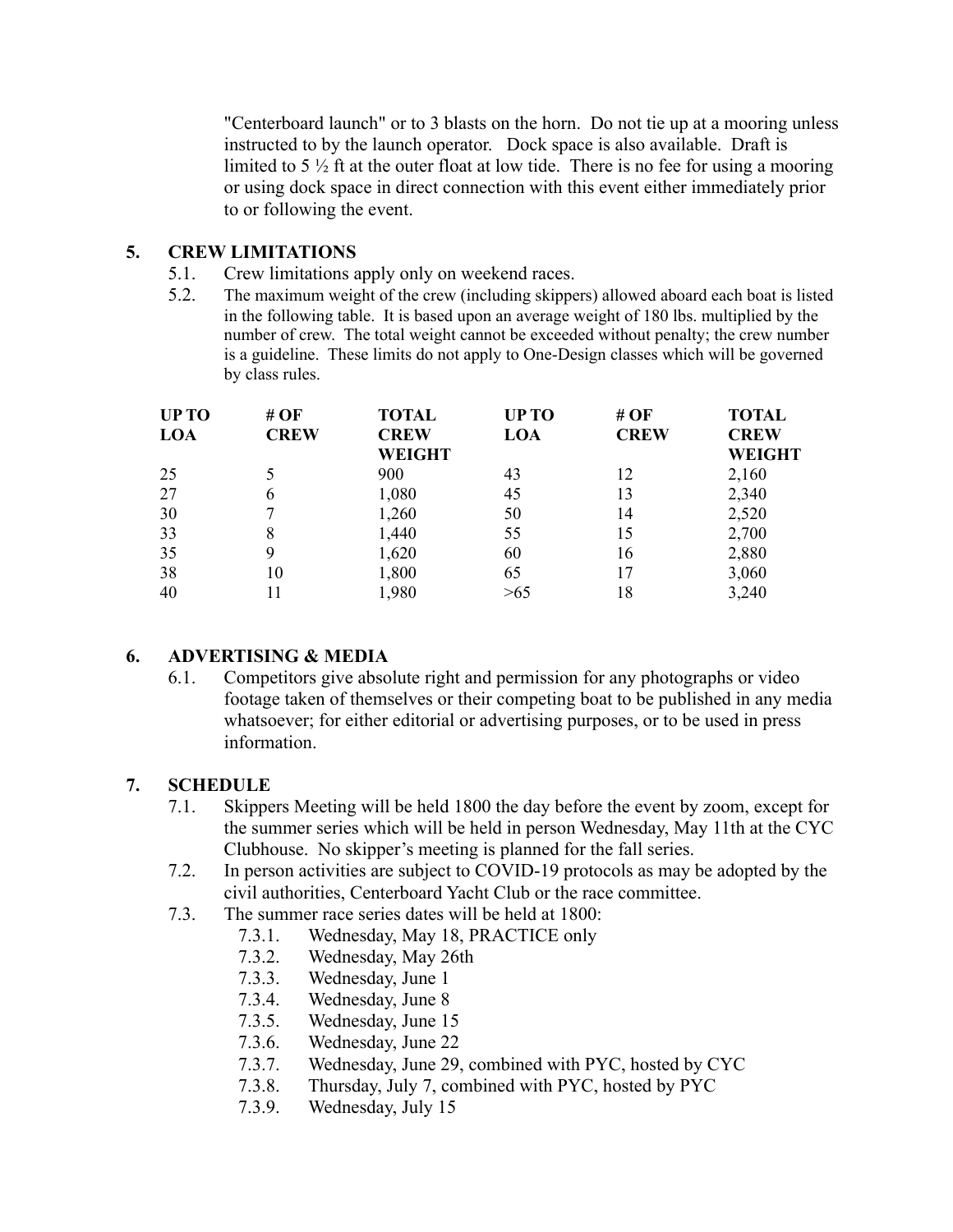- 7.3.10. Wednesday, July 22
- 7.3.11. Wednesday, July 29
- 7.3.12. Wednesday, August 3
- 7.3.13. Wednesday, August 10
- 7.3.14. Wednesday, August 17
- 7.3.15. Wednesday, August 24
- 7.3.16. Wednesday, August 31
- 7.4. The Centerboard Regatta will be held May 28, 2022.
- 7.5. The Quahog Quest will be held July 9 and 10. 2022.
- 7.6. The Bluewater Regatta will be held August 20, 2022.
- 7.7. The CYC fall series will be at 1745 hours:
	- 7.7.1. Wednesday, September 7
	- 7.7.2. Wednesday, September 14
	- 7.7.3. Wednesday, September 21
	- 7.7.4. Wednesday, September 28
	- 7.7.5. Wednesday, October 5
- 7.8. Awards will be held October 14 at Centerboard Yacht Club.

#### **8. EQUIPMENT INSPECTION & MEASUREMENTS**

- 8.1. A boat will be assigned the rating of its current valid PHRF-NE handicap certificate.
- 8.2. A boat unable to produce a current valid PHRF-NE handicap certificate will be assigned the base rating or lower as determined by the Race Committee in its sole discretion. Decisions regarding handicapping if PHRF-NE certificates are not present shall be final and not subject to redress.
- 8.3. As required by the Bylaws of PHRF-New England, all mainsails, spinnakers and headsails with an overlap of 130% or more shall visibly display the same sail number. Boats with multiple sail numbers must report all numbers to the race committee. Boats with illegible or improper numbers on their sails may be scored DNC.
- 8.4. The race committee may inspect boats at any time and on a random basis to verify compliance with the Notice of Race, the Sailing Instructions, the World Sailing Regulations, and any applicable class rules.

#### **9. VENUE**

9.1. The races shall be held in Portland Harbor and the surrounding waters. Not for navigation charts showing the location of marks and a mark list are available on regattaman.com.

#### **10. COURSES**

- 10.1. Courses will be "around the buoy" courses determined by the Race Committee using marks and locations as specified in the Sailing Instructions.
- 10.2. The starting line will be in the vicinity of General Anchorage A or General Anchorage B as shown on NOAA Chart 13292 (Portland Harbor).
- 10.3. The starting line during events combined with and hosted by PYC may instead be further down bay in the vicinity, for example, of race marks B, N, D and E.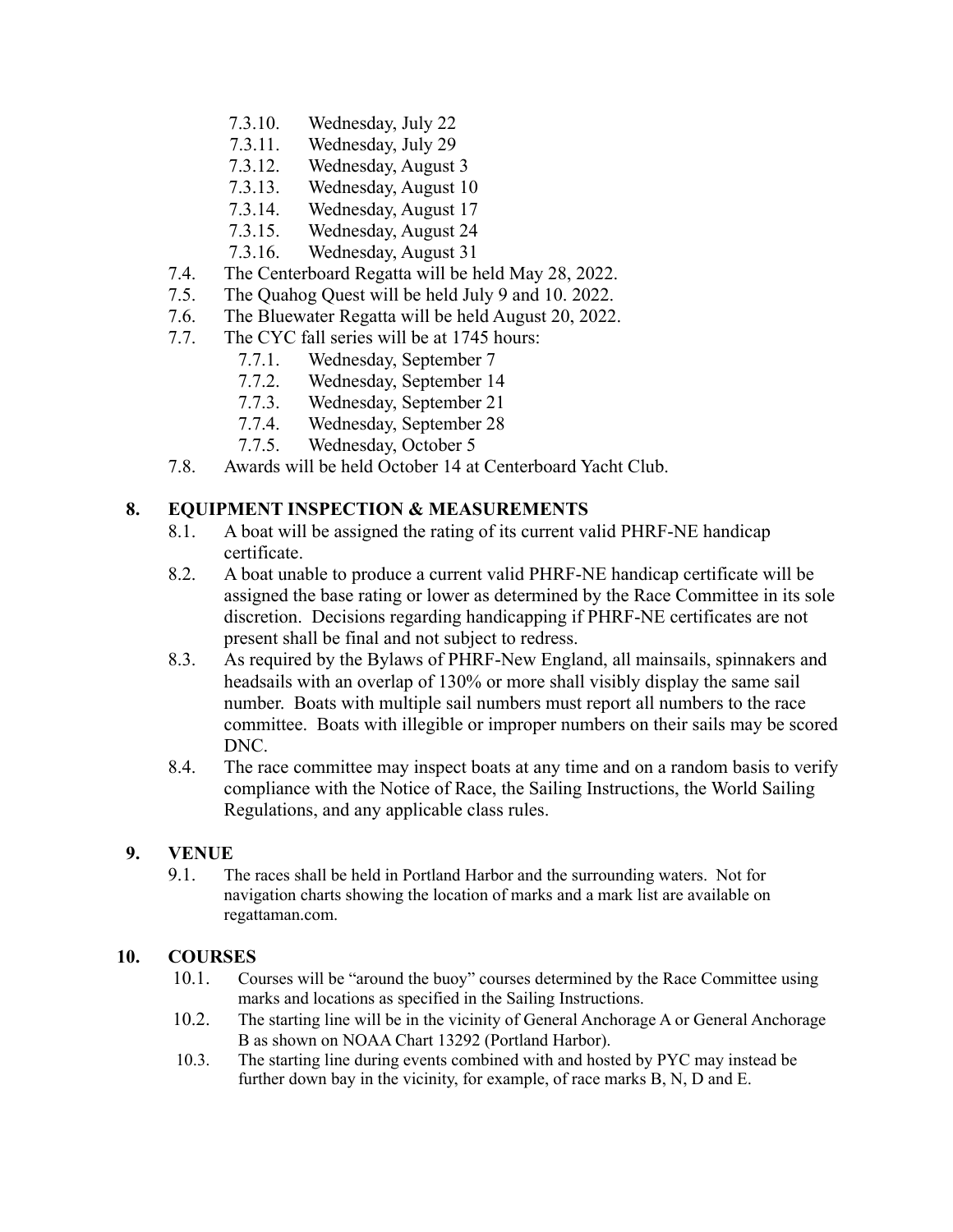#### **11. PENALTY SYSTEM**

- 11.1. The two-turns penalty as defined in RRS 44.1 will apply to infringements of RRS Part 2 When Boats Meet.
- 11.2. The one-turn penalty as defined in RRS 44.1 will apply to touching a mark.

## **12. SCORING**

- 12.1. No boat shall be scored if they are not registered and paid prior to the start of the race. Any boat with difficulty paying the entry fee must make arrangements with race committee prior to the race.
- 12.2. A boat's score shall include all races in the Summer series with 2 discards. Fall series will be 1 discard. No discard for weekend races.
- 12.3. Races will be scored using PHRF Time on Time. The Race Committee will determine the coefficient. The determination of the coefficient will not be ground for redress under any circumstances. The coefficient will be determined before all scoring is finalized. For more information on Time of Time scoring follow this link: <http://www.phrfne.org/page/handicapping/timeontime>.
- 12.4. The low point scoring system, RRS Appendix A shall be used.
- 12.5. Ties will be broken by total corrected time for the series.

#### **13. RISK STATEMENT**

13.1. RRS 3 states: 'The responsibility for a boat's decision to participate in a race or to continue to race is hers alone.' By participating in this event each competitor agrees and acknowledges that sailing is a potentially dangerous activity with inherent risks. These risks include strong winds and rough seas, sudden changes in weather, failure of equipment, boat handling errors, poor seamanship by other boats, loss of balance on an unstable platform and fatigue resulting in increased risk of injury. Inherent in the sport of sailing is the risk of permanent, catastrophic injury or death by drowning, trauma, hypothermia or other causes. Boats enter and participate in the regatta at their own risk. The organizing authority is not liable and will not accept any liability for material damage or personal injury or death sustained in conjunction with or prior to, during, or after the regatta.

#### **14. INSURANCE**

14.1. Each participating boat shall be insured with valid third-party liability insurance with a minimum coverage of \$300,000 (USD) per event or the equivalent.

#### **15. PRIZES**

15.1. Series prizes for  $1<sup>st</sup>$ ,  $2<sup>nd</sup>$  and  $3<sup>rd</sup>$  place will be awarded for all classes in each series.

#### **16. FURTHER INFORMATION**

- 16.1. Racers who are not CYC members are asked please to car pool to CYC as we have limited parking at the club.
- 16.2. For more information
	- 16.2.1. RC PRO Matthew Minson at matthew.minson85@gmail.com or (207) 570-2516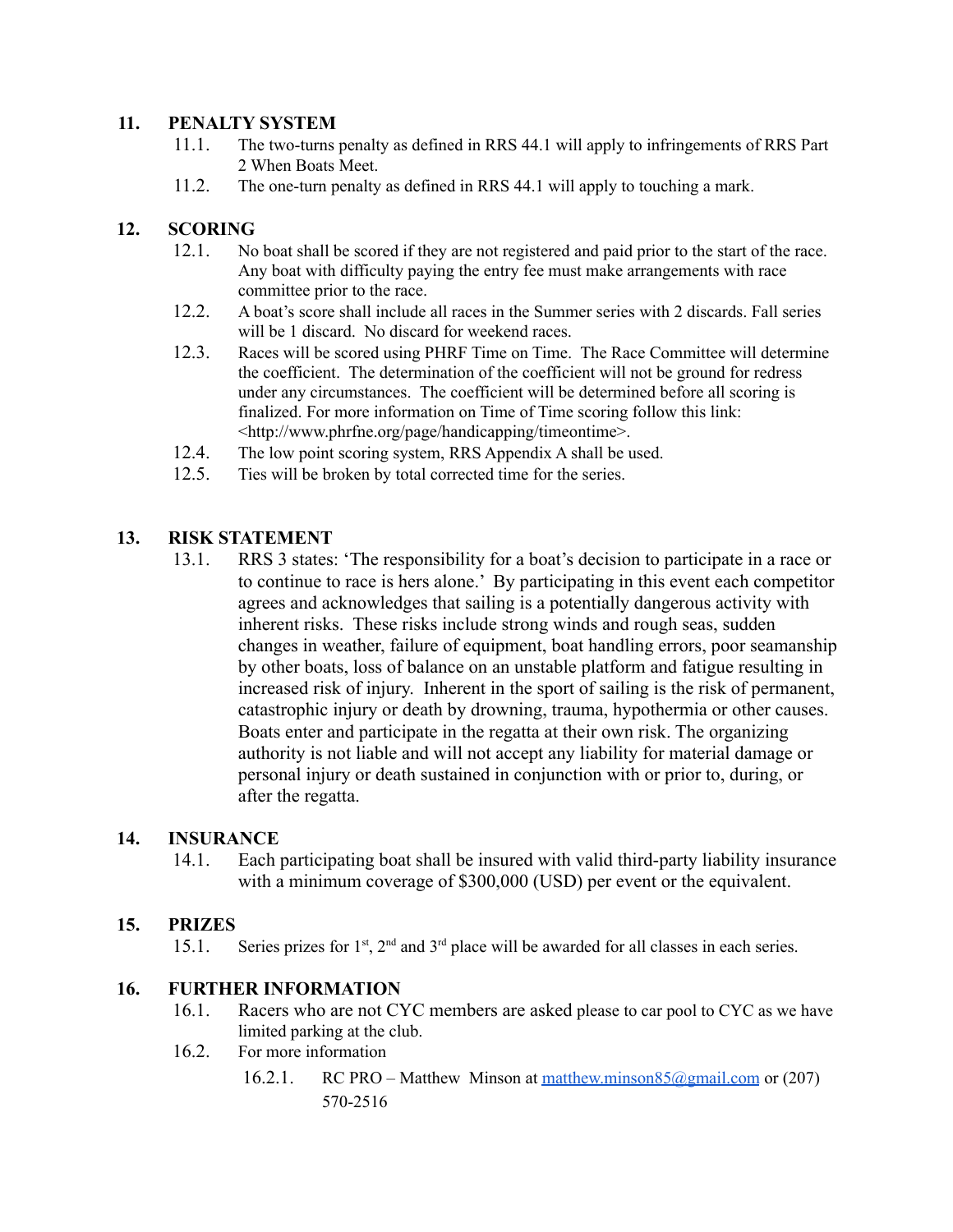16.2.2. Protest Committee – Chip Gavin at [chipgavin@gmail.com](mailto:chipgavin@gmail.com)

**End NOR** Rev. 03/12/2022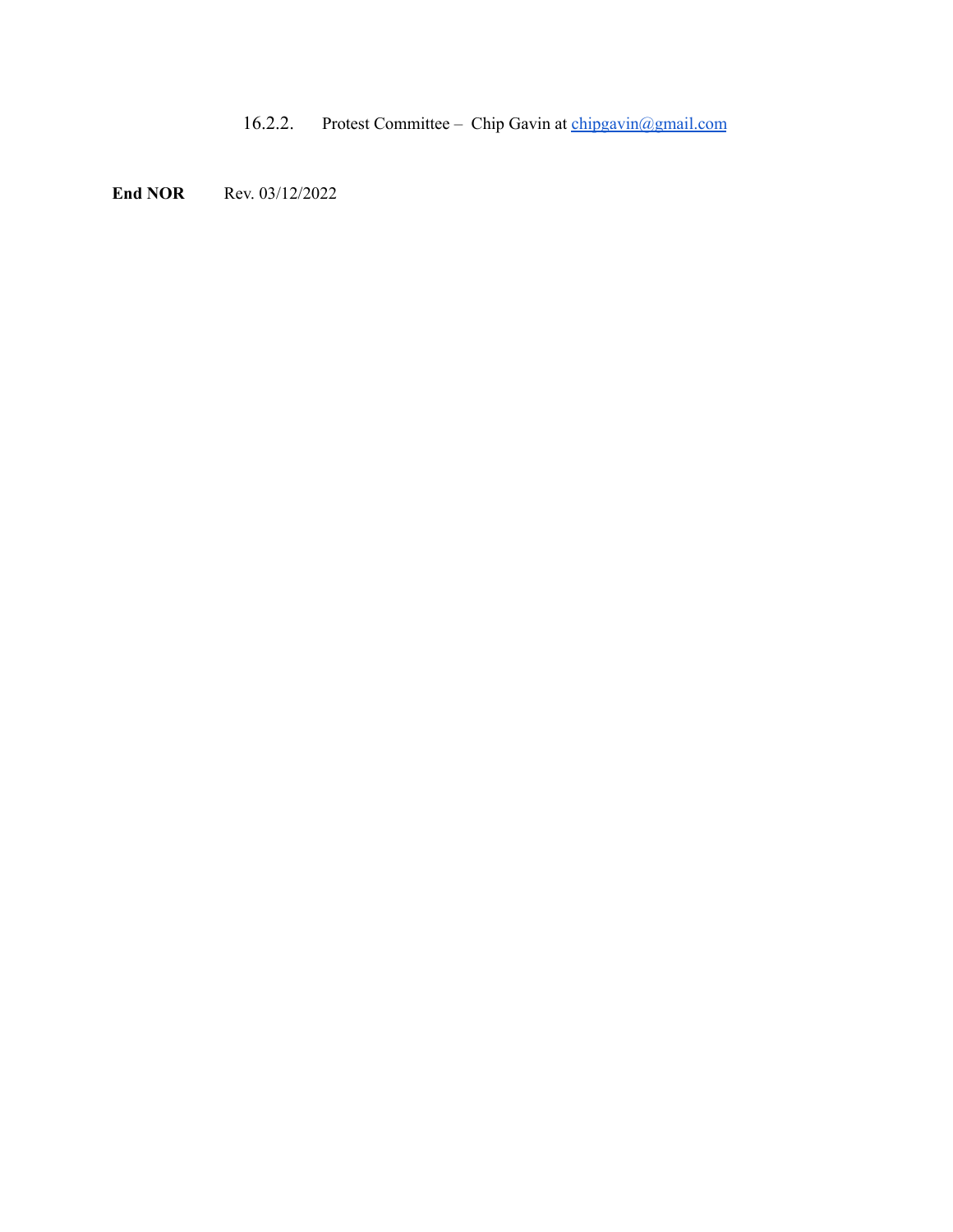## **ADDENDUM B**

## WORLD SAILING OFFSHORE SPECIAL REGULATIONS 2022-2023, amended

# SPECIAL REGULATIONS for inshore racing

Special Regulations for inshore racing are intended for use in short races, close to shore in relatively warm and protected waters where adequate shelter and/or effective rescue is available all along the course, held in daylight only.

## **Part A Basic**

## 1.02 Responsibility of Person in Charge

1.02.1 Under RRS 3 the responsibility for a boat's decision to participate in a race or continue racing is hers alone. The safety of a boat and her crew is the sole and inescapable responsibility of the Person in Charge who shall do his best to ensure that the boat is fully found, thoroughly seaworthy and manned by an experienced and appropriately trained crew who are physically fit to face bad weather. The person in charge shall also assign a person to take over the person in charge's responsibilities in the event of the person in charge's incapacitation.

2.04.1 All equipment required by OSR shall:

a) function properly

b) be regularly checked, cleaned and serviced

c) if it has an expiry date, it will not have exceeded its expiry date whilst racing

d) when not in use be stowed in conditions in which deterioration is minimized

e) be readily accessible

f) be of a type, size and capacity suitable and adequate for the intended use and size of the boat.

# **Part B Portable Equipment**

A boat shall have:

3.23 one strong bucket with a lanyard and of at least 9 litres (2.4 US Gal) capacity

3.24 one compass (a hand-held is acceptable)

4.05 one fire extinguisher required if electrical system, engine or stove on board

4.06 one anchor

4.22.7 A heaving line, no less than 6 mm (1/4") diameter, 15 - 25 m (50 - 75') long, readily accessible to cockpit

4.25 A strong, sharp knife, sheathed and securely restrained shall be provided readily accessible from the deck or a cockpit.

4.26 A VHF radio, portable or fixed mount.

4.27 A throwable life-saving device (i.e. horseshoe, cushion, jim buoy etc.)